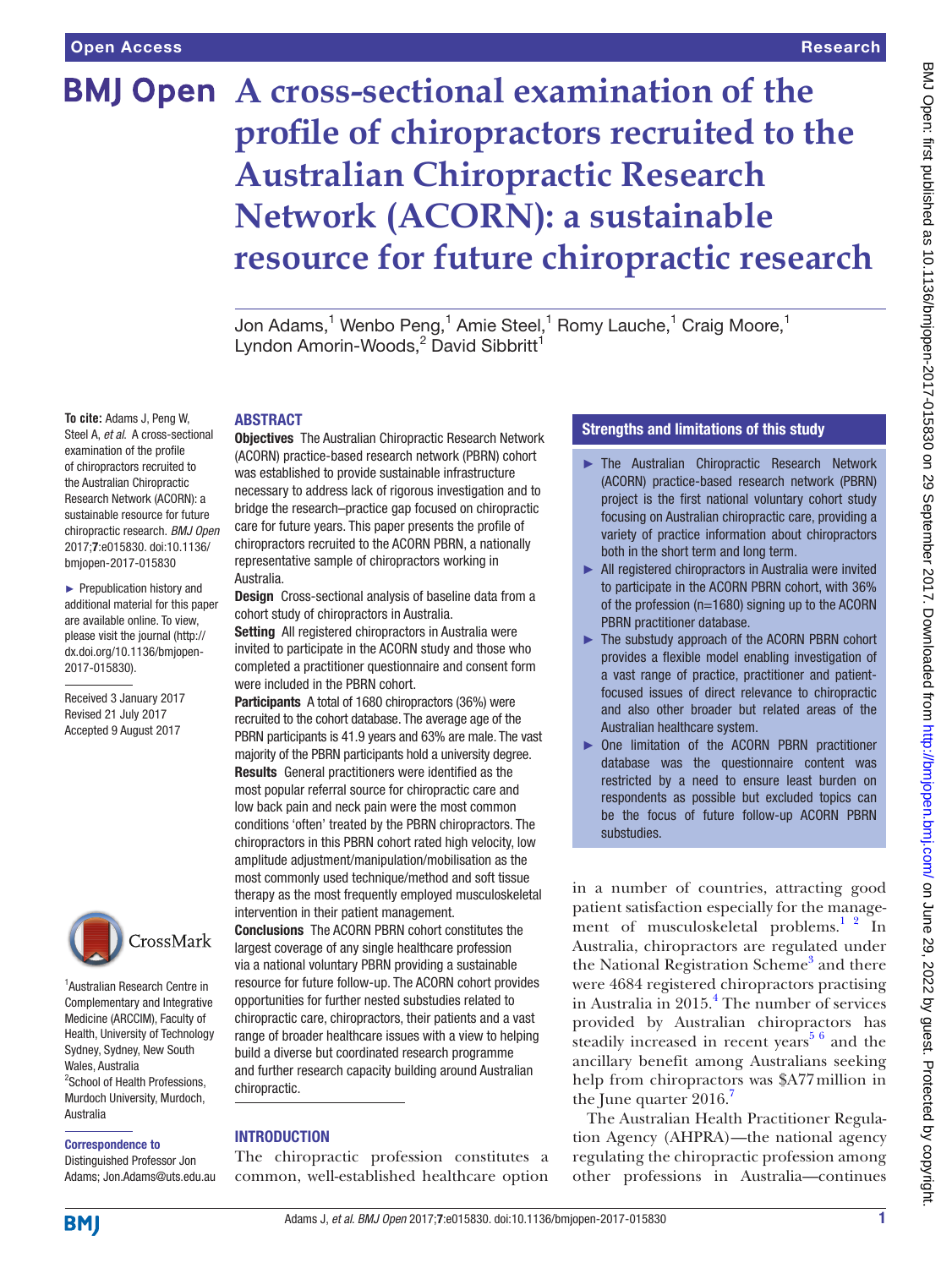to place an increasing evidence-based focus on chiro-practic clinical practice.<sup>[8](#page-7-5)</sup> Moreover, the relatively small number of PhDs/early career researchers in chiropractic and the significant research–practice gap in chiropractic enquiry $9-11$  have been met with calls from within the Australian chiropractic profession to develop a more sustainable research culture.

One well-developed strategy by which to address the research–practice gap in healthcare (including chiropractic) is via developing practice-based research networks (PBRNs).<sup>12 13</sup> A PBRN is a group of practices affiliated together with professional academic institutions, in order to facilitate research studies designed for addressing research questions around daily routine care. [14–16](#page-7-8) One significant advantage of establishing a PBRN is an ability for healthcare practitioners to directly contribute to the development of research in their clinical areas of interest, as well as to facilitate researchers to undertake studies focusing on meaningful research questions relevant to clinical practice.<sup>14</sup> PBRNs also provide significant opportunities for further nested substudies which can focus on efficacy, safety and use of healthcare among other related issues.<sup>[12 14](#page-7-7)</sup> PBRN projects have been established across a range of healthcare fields including in primary care, dentistry and pharmacy<sup>[17–19](#page-7-9)</sup> and previous PBRN projects have employed various research methods and designs including (but not restricted to) clinical trials, survey designs, qualitative studies, practice change interventions and cost-effectiveness analyses.<sup>[14 20](#page-7-8)</sup>

The Australian Chiropractic Research Network (ACORN) PBRN project [\(www.acorn-arccim.com\)](www.acorn-arccim.com) is the first national voluntary PBRN to focus exclusively on chiropractic care and received official registration as an international PBRN with the Agency for Healthcare Research and Quality PBRN Resource Centre in 2015.<sup>21</sup> The ACORN PBRN programme established in 2014 and funded by the Chiropractors' Association of Australia (CAA) is independently designed and conducted by senior health researchers at the Australian Research Centre in Complementary and Integrative Medicine, University of Technology Sydney.

The ACORN PBRN cohort facilitates the investigation of research questions regarding chiropractic best practice, cost-effectiveness and safety among many others. The purpose of this cohort is to establish a substantial national infrastructure providing practice-based and practitioner-relevant chiropractic research, boost research activity and capacity for the chiropractic profession, help bridge the research–practice gap in chiropractic investigation, encourage chiropractors and researchers to conduct substudies based on the ACORN PBRN database and advance critical rigorous scientific methods to conduct multidisciplinary and mid-term/long-term investigation in chiropractic care. The ACORN project is a long-term, prospective cohort PBRN which has clear and active plans for future study and substudy work. The ACORN project has been established with a long-term future in mind to generate ongoing research and research capacity

building and to help answer a wide number of research questions across a vast range of topics not only relating directly to chiropractic care but also regarding back pain, spine health and the treatment of other conditions across the healthcare system more broadly. Furthermore, there are currently active plans to follow-up the ACORN baseline questionnaire in the near future and to repeat such a follow-up exercise in regard to the ACORN members over coming years as means of maintaining this baseline database for further national investigation around a wide range of research issues. At time of writing (May 2017), three follow-up ACORN substudies have received approval from the ACORN Steering Committee and are either completed or in progress. Several other substudies are currently in development or under consideration by the ACORN Steering Committee. To be specific, approved substudies are investigating the management of patients with headache disorders by Australian chiropractors, the details of nutritional guidance provided by chiropractors to their patients and the research priorities for the profession as perceived by chiropractors.

The aim of this paper is to overview the baseline data from the ACORN PBRN cohort focusing on the practitioner characteristics, practice characteristics and clinical management of those chiropractors recruited. We offer this description of the ACORN PBRN cohort in order to encourage and assist those who may seek to undertake future secondary analyses of the ACORN database and/ or design and undertake a nested substudy drawing on the ACORN project at a later date.

# **METHODS Recruitment**

All registered chiropractors in Australia were invited to participate in the ACORN PBRN cohort. The ACORN PBRN research team invested over 12 months in designing and promoting the initiative prior to the recruitment period (from March 2015 to July 2015). Branding, a multifaceted promotional campaign, specific questionnaire design, invitation pack design and a number of distribution approaches were all employed to recruit chiropractors to the ACORN PBRN.<sup>22</sup> The details of the strategies employed to recruit chiropractors to the ACORN PBRN can be found elsewhere. $22$  In brief, in order to achieve a nationally representative cohort, the largest national chiropractic health body (CAA) and another national professional chiropractic body (Chiropractic and Osteopathic College of Australia (COCA)) participated in promoting the ACORN PBRN. Group emails were forwarded through these two associations' networks to all of their members at regular intervals. Both online and hard-copy questionnaires and consent forms were distributed. Completion and return of the ACORN baseline questionnaire constituted implied consent in line with University of Technology Sydney ethics guidelines. For a chiropractor to become a member/participant in the broader, ongoing ACORN project and to be recruited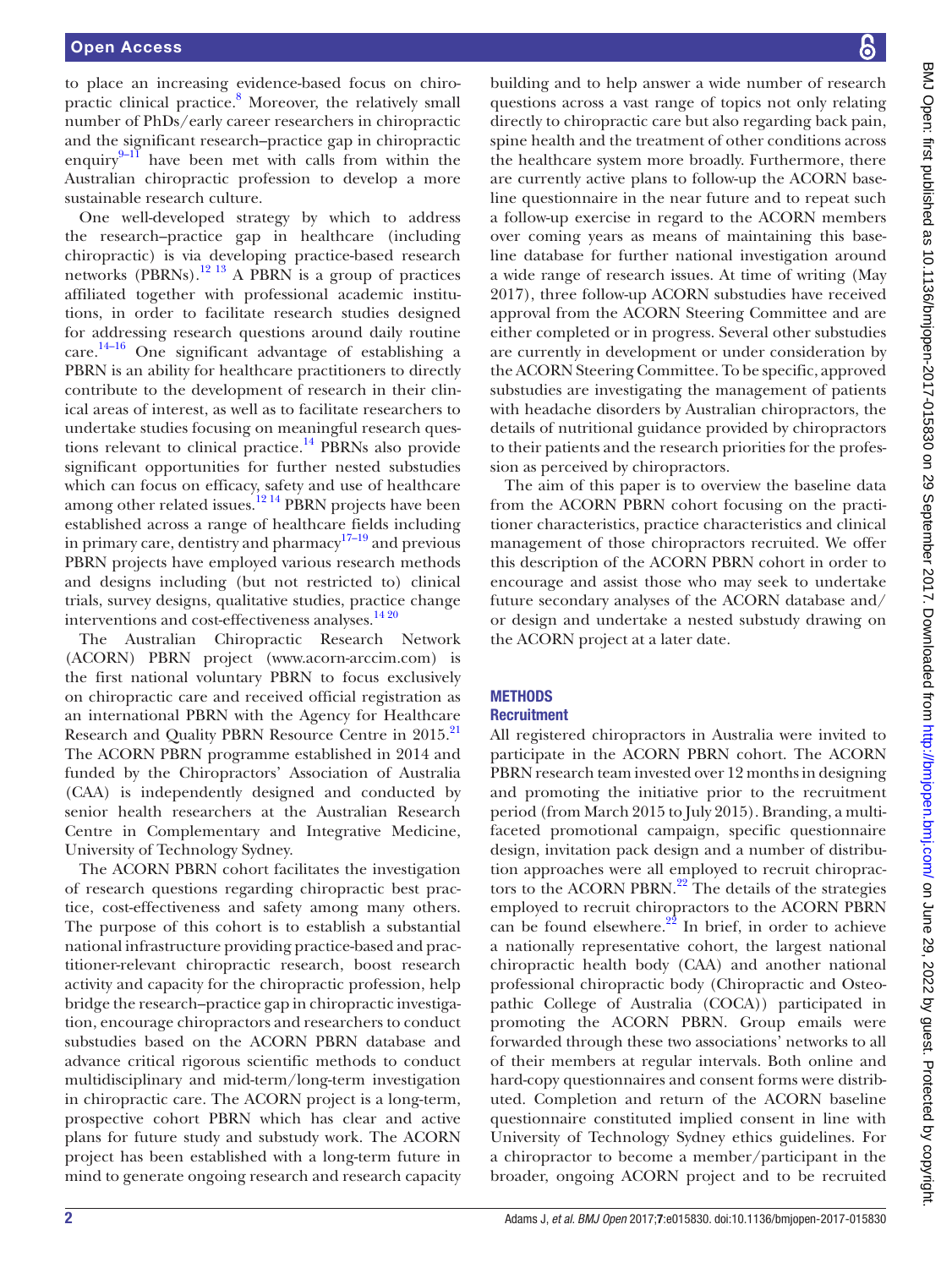

Figure 1 The Australian Chiropractic Research Network practice-based research network (ACORN PBRN) cohort diagram.

to the ACORN, baseline database required respondents to complete a separate consent form clearly outlining their rights and conditions of ongoing participation and inclusion on the ACORN database. Only those respondents who completed the questionnaire AND provided additional written consent were recruited to the ACORN PBRN cohort, were added to the ACORN baseline database and are thereby available for future substudy recruitment. The consenting ACORN PBRN members are free to further consent or not consent to any additional substudy recruitment invitations on a substudy by substudy basis. However, these ACORN PBRN members have consented to be contacted and invited for recruitment for any relevant substudies through time. In addition, as Continuing Professional Development (CPD) is one of the prerequisites for all registered chiropractors to renew their registration every year, CPD credits were offered to the chiropractors participating in the cohort. A number of merchandise relevant to the ACORN project (eg, banners and postcards) were distributed via the Australian chiropractic community and a one-off promotional news item was distributed via the AHPRA to recruit more chiropractors, in particular non-members of the CAA and COCA.

At the time of recruitment, there were 4684 registered chiropractors in Australia, and 1680 chiropractors completed the consent form (36% response rate) thereby signing up to the ACORN PBRN practitioner database ([figure](#page-2-0) 1). The ACORN PBRN sample has been shown to be broadly representative of the chiropractic profession in Australia with regard to a number of key indicators demonstrated in the AHPRA chiropractic database including age (ACORN PBRN/AHPRA:  $\langle 30 \rangle$  years (16%/18%), 30–39 years (31%/30%), 40–49 years (26%/26%), 50–59 years  $(18\%/16\%)$  and  $>60$  years  $(9\%/10\%)$ , p=0.134), gender (male/female: 63%/37% in both ACORN PBRN and AHPRA databases, p=0.956) and location (ACORN PBRN/AHPRA: New South Wales (34%/35%), Victoria (25%/26%), Queensland (15%/16%), Western Australia (13%/13%), South Australia (9%/7%), Australian Capital Territory (2%/1%) and both Tasmania and Northern Territory are  $1\%$ , p=0.023).<sup>22</sup> A total of 58% of the ACORN PBRN participants were identified in

<span id="page-2-0"></span>the first month of the recruitment period, and significant increases in response numbers generally occurred following the distribution of a series of group emails to CAA/COCA members. The ACORN PBRN has been approved by the University of Technology Sydney Human Ethics Committee (approval no 2014000027).

# Questionnaire items

The ACORN PBRN practitioner questionnaire administered as part of the ACORN PBRN invitation and recruitment pack covered 21 items including questions around practitioner characteristics, practice characteristics and clinical management. Extensive pilot testing of the questionnaire design was undertaken with 10 chiropractors in the field prior to official recruitment and a small number of formatting and wording revisions were undertaken as a result.

As part of the ACORN PBRN practitioner questionnaire (see online [supplementary appendix 1](https://dx.doi.org/10.1136/bmjopen-2017-015830)), chiropractors were questioned about their age and gender, to indicate whether they were currently working in private chiropractic practice and to identify the number of years they have been in private practice. The participants were also asked to provide details of their highest chiropractic professional qualification obtained.

The ACORN PBRN questionnaire included items examining average patient care hours per week, average patient visits per week, practice location information, the frequency of diagnostic imaging use and use of electronic records. Participants were questioned about whether any other health professionals also worked in their practice and their professional referral relationship with these health practitioners. Participants were further asked to identify imaging facilities or scanning tools on site in their clinical practice. Participants were questioned with regard to the frequency with which they discuss a range of common health issues as part of their patient care/ management plans. In addition, participants were questioned about the frequency with which they treat specific patient groups.

Chiropractors in the ACORN PBRN sample were questioned about the frequency with which they treat patients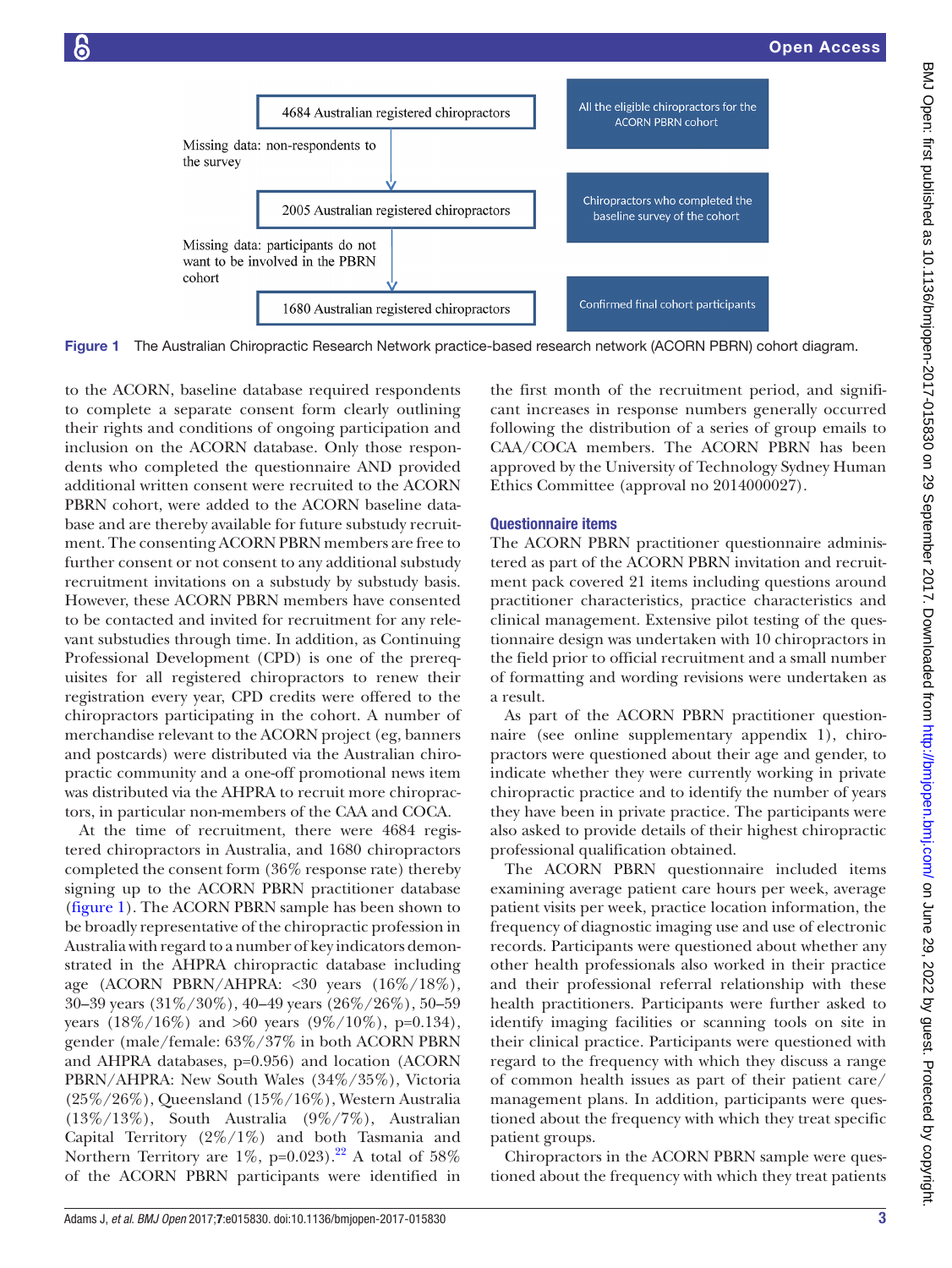who present with a number of health conditions and to identify which chiropractic techniques/methods as well as musculoskeletal interventions they employ in the management of their patients.

#### Statistical analyses

All data were imported into the statistical software Stata 13.1. Means and SDs were assessed to describe the sample of this ACORN PBRN database. The frequencies (percentages) with which chiropractors treat patient subgroups, with which chiropractors treat patients who present with a condition, with which chiropractors employ techniques in their patient care, with which chiropractors employ musculoskeletal interventions in their patient care and with which chiropractors discuss health issues as part of their patient care plan were examined.

#### **RESULTS**

#### Chiropractic practitioner characteristics

The average age of the ACORN PBRN practitioners is 41.9 (SD=12.0) years, with 62.9% being male. In terms of formal chiropractic qualifications, 2.1% of practitioners attained a diploma, 0.8% attained an advanced diploma, 34.9% attained a bachelor (or double bachelor) degree, 29.5% attained a doctor of chiropractic, 32.0% attained a masters degree and 0.8% attained a doctoral degree. On average, the practitioners have worked for 15.6 (SD=11.2) years in private practice. The majority of the participants report being members of CAA (68.0%) with 19.8% being members of COCA and 7.7% being members of both. Over the last 12 months, other than being active in private

practice, 7.2% of the respondents report being involved in university teaching, 6.1% report being involved in research, 11.1% report being involved in clinical supervision, 18.7% report being involved in volunteer work and 20.1% report being involved in professional organisation activities. Only 7.0% of the participants routinely consult patients in a language other than English.

# Practice characteristics

The ACORN PBRN practitioners report that, on an average week, they provide 27.3 (SD=12.8) patient care hours, comprising 87.5 (SD=56.3) patient visits. More than a quarter (25.2%) of ACORN practitioners have more than one practice location, but the majority (75.9%) practice in an urban area, with only 9.6% practising in a rural area and 17.1% in a remote area. [Figure](#page-3-0) 2 shows the distribution of ACORN PBRN chiropractors in each state/territory of Australia. A number of ACORN PBRN chiropractors practice in both urban and rural (n=33) or both urban and remote (n=49) or both rural and remote settings (n=17).

The majority of ACORN PBRN practitioners (66.1%) have at least one other health professional working in their practice location, including: another chiropractor (59.9%), a psychologist or counsellor (12.2%), a podiatrist (9.6%), a physiotherapist (9.3%), an exercise physiologist  $(6.6\%)$ , a general practitioner (GP)  $(5.9\%)$ , a medical specialist  $(2.5\%)$ , an occupational therapist  $(2.5\%)$  or an 'other' health professional (32.5%). The ACORN PBRN chiropractors report having professional referral relationships (ie, sending and/or receiving referrals) with a range

<span id="page-3-0"></span>

Western Australia  $N=220$ 

**Northern Territory**  $N=11$ 

> South Australia  $N = 146$

Oueensland  $N = 250$ 

 $N = 417$ 

New South Wales  $N = 573$ 

Australian Capital Territory

Figure 2 Distribution of recruited chiropractors in each state/territory of Australia.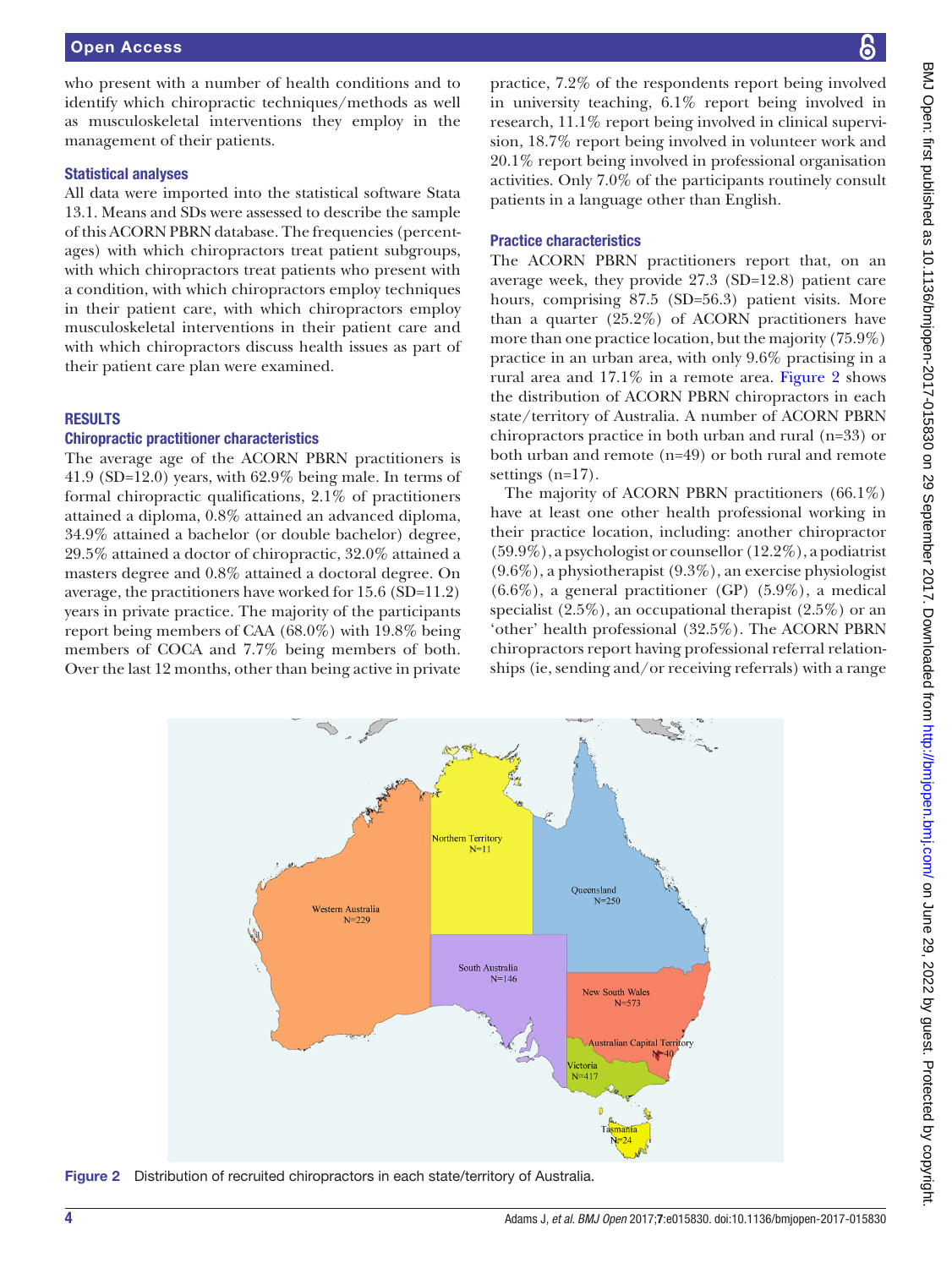<span id="page-4-0"></span>

|           |  | <b>Table 1</b> Frequency with which practitioners treat patient |  |
|-----------|--|-----------------------------------------------------------------|--|
| subgroups |  |                                                                 |  |

|                                                    | <b>Frequency</b> |                        |     |
|----------------------------------------------------|------------------|------------------------|-----|
| <b>Patient subgroup</b>                            | Never/rarely     | <b>Sometimes Often</b> |     |
| Children (up to 3 years)                           | 36%              | 34%                    | 30% |
| Children (4-18 years)                              | 8%               | 39%                    | 53% |
| Older people (65 years<br>and over)                | 4%               | 23%                    | 73% |
| Aboriginal and Torres<br>Strait Islander people    | 83%              | 15%                    | 2%  |
| Pregnant women                                     | 16%              | 47%                    | 37% |
| Athletes or sports<br>people                       | 7%               | 42%                    | 51% |
| People with work-<br>related injuries              | 21%              | 43%                    | 36% |
| People with traffic-<br>related injuries           | 37%              | 49%                    | 14% |
| People receiving<br>postsurgical<br>rehabilitation | 57%              | 36%                    | 7%  |
| Non-English speaking<br>ethnic groups              | 77%              | 17%                    | 6%  |

of practitioners, including: a GP (56.3%), a podiatrist  $(40.1\%)$ , a physiotherapist  $(31.6\%)$ , a medical specialist (16.2%), an exercise physiologist (15.8%), a psychologist or counsellor (14.3%), an occupational therapist (8.4%) or an 'other' health professional (22.0%).

Electronic records are used by 45.4% of the ACORN PBRN practitioners, with 35.2% of the ACORN PBRN sample using such electronic records for initial history, 41.8% for subsequent patient visits and 36.4% for examination findings. Diagnostic imaging is used by 47.9% of the ACORN PBRN chiropractors on an 'often' basis, 39.7% on a 'sometimes' basis and rarely or never by 12.4% of the sample. The majority of the ACORN PBRN chiropractors (67.2%) do not have any imaging facilities or scanning tools on site, but of those who do, 45.8% have an X-ray machine, 13.7% have a thermograph, 13.2% have a SEMG devise, 9.5% have an MRI machine and 8.2% have an ultrasound machine.

#### Clinical management

The ACORN PBRN chiropractors reported the frequency with which they treat specific patient subgroups [\(table](#page-4-0) 1). Older people (aged 65 years and over) and children (aged 4–18 years) are treated on an 'often' basis by 73% and 53% of practitioners, respectively. The majority of ACORN PBRN practitioners report as 'never' or 'rarely' treating Aboriginal and Torres Strait Islander people (83%) or people from non-English speaking ethnic groups  $(77\%)$ .

[Table](#page-4-1) 2 shows the frequency with which the ACORN PBRN chiropractors treat patients that present with particular conditions, including neck pain, thoracic pain, low back pain, lower and upper limb musculoskeletal Open Access

<span id="page-4-1"></span>Table 2 Frequency with which practitioners treat patients that present with a condition

|                                             | <b>Frequency</b>              |     |       |
|---------------------------------------------|-------------------------------|-----|-------|
| Condition                                   | <b>Never/rarely Sometimes</b> |     | Often |
| Neck pain (axial)                           | 1%                            | 6%  | 93%   |
| Neck pain (referred/<br>radicular)          | 4%                            | 34% | 62%   |
| Thoracic pain (axial)                       | 1%                            | 14% | 85%   |
| Thoracic pain (referred/<br>radicular)      | 17%                           | 37% | 46%   |
| Low back pain (axial)                       | 1%                            | 4%  | 95%   |
| Low back pain (referred/<br>radicular)      | 2%                            | 17% | 81%   |
| I ower limb<br>musculoskeletal<br>disorders | 5%                            | 35% | 60%   |
| Upper limb<br>musculoskeletal<br>disorders  | 4%                            | 33% | 63%   |
| <b>Postural disorders</b>                   | 7%                            | 31% | 62%   |
| Degenerative spine<br>conditions            | 7%                            | 29% | 64%   |
| Headache disorders                          | 1%                            | 12% | 87%   |
| Migraine disorders                          | 6%                            | 41% | 53%   |
| Spinal health<br>maintenance/prevention     | 5%                            | 21% | 74%   |
| Non-musculoskeletal<br>disorders            | 42%                           | 28% | 30%   |

disorders, postural disorders, degenerative spine conditions, headache/migraine disorders, spinal health maintenance/prevention and non-musculoskeletal disorders. The majority of practitioners 'often' treat patients presenting with all of these conditions with the most common being low back pain (axial) (95%), neck pain (axial) (93%), headache disorders (87%) and thoracic pain (axial)  $(85\%)$ .

The ACORN PBRN chiropractors report using a variety of techniques/methods in their patient management, and the frequency of such use is presented in [table](#page-5-0) 3. Most ACORN PBRN practitioners (83%) employ high velocity, low amplitude adjustment/manipulation/mobilisation on an 'often' basis. Other common techniques/methods used on an 'often' basis include extremity manipulation (59%), drop-piece techniques/ Thomson or similar (55%) and instrument adjusting  $(53\%)$ .

[Table](#page-5-1) 4 shows the musculoskeletal interventions employed by the ACORN PBRN chiropractors in their patient management. Nearly two-thirds (66%) of the chiropractors employ soft tissue therapy, trigger point therapy, massage therapy or stretching on an 'often' basis, while 50% report using specific exercise therapy/rehabilitation/injury taping on an 'often' basis.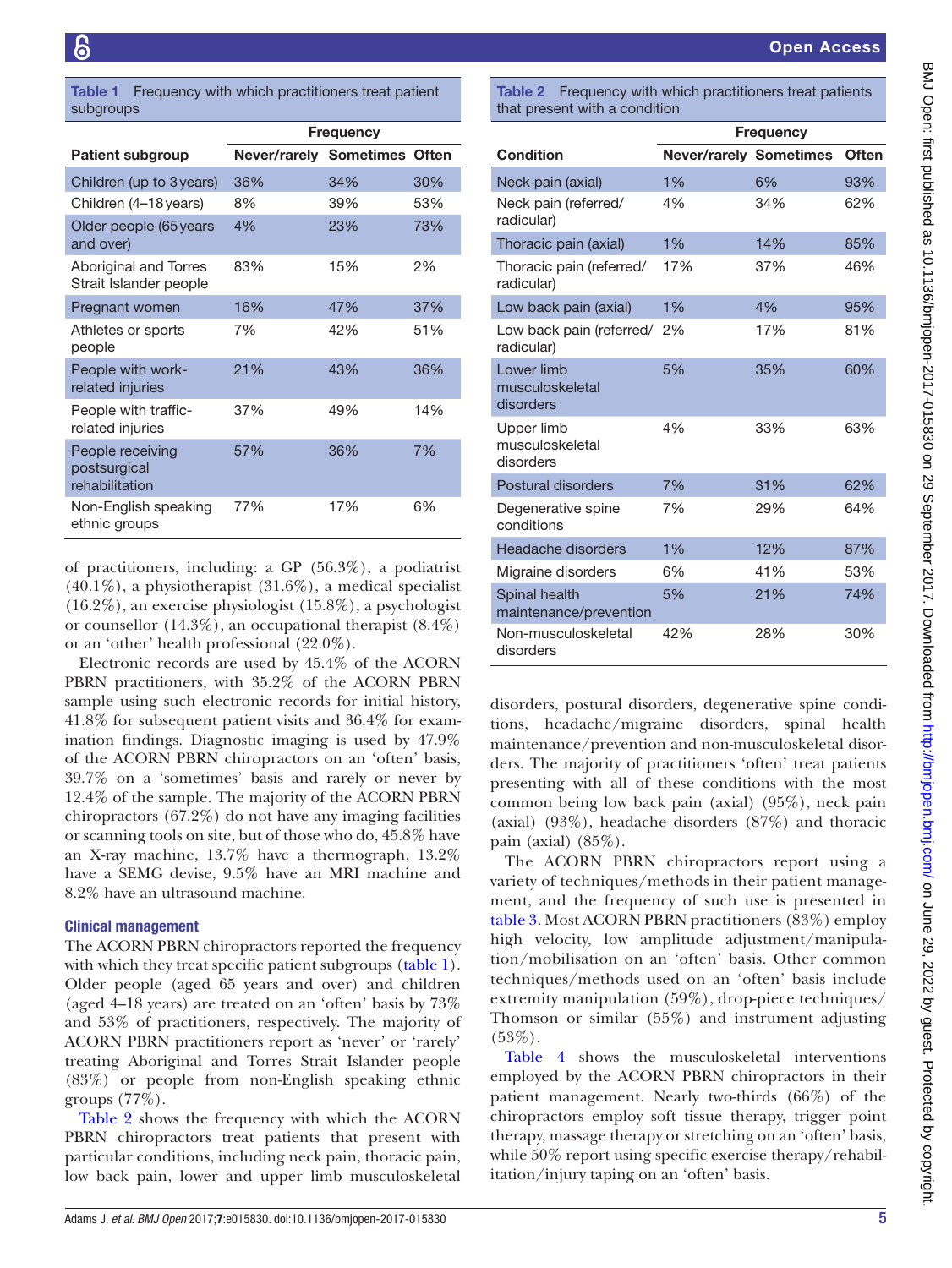#### <span id="page-5-0"></span>Table 3 Frequency with which practitioners employ techniques/methods in their patient management

|                                                                          | <b>Frequency</b> |                        |     |
|--------------------------------------------------------------------------|------------------|------------------------|-----|
| Technique/method                                                         | Never/<br>rarely | <b>Sometimes Often</b> |     |
| Drop-piece techniques/<br>Thomson or similar                             | 25%              | 20%                    | 55% |
| Biomechanical pelvic<br>blocking/sacro-occipital<br>technique            | 31%              | 24%                    | 45% |
| Instrumental adjusting                                                   | 22%              | 25%                    | 53% |
| Chiropractic biophysics                                                  | 91%              | 5%                     | 4%  |
| High velocity, low<br>amplitude adjustment/<br>manipulation/mobilisation | 8%               | 9%                     | 83% |
| Applied kinesiology                                                      | 70%              | 14%                    | 16% |
| <b>Flexion distraction</b>                                               | 81%              | 11%                    | 8%  |
| Functional neurology                                                     | 67%              | 20%                    | 13% |
| <b>Extremity manipulation</b>                                            | 8%               | 33%                    | 59% |

The ACORN PBRN chiropractors report discussing a range of health issues with patients as part of their care/ management plans [\(table](#page-5-2) 5). Substantial numbers of the ACORN PBRN chiropractors would 'often' discuss physical activity/fitness (86%), diet/nutrition (51%) and occupational health and safety (42%) and would 'sometimes' discuss smoking/drugs/alcohol (48%), medications (47%), nutritional supplements (42%) and pain counselling (38%) as part of their patient care.

# **DISCUSSION**

Descriptive analyses of the ACORN PBRN cohort reveal a number of interesting findings regarding Australian chiropractic and our PBRN cohort provides important

<span id="page-5-1"></span>

| Frequency with which practitioners employ<br>Table 4<br>musculoskeletal interventions in their patient management |                               |     |              |  |
|-------------------------------------------------------------------------------------------------------------------|-------------------------------|-----|--------------|--|
| <b>Musculoskeletal</b>                                                                                            | <b>Frequency</b>              |     |              |  |
| intervention                                                                                                      | <b>Never/rarely Sometimes</b> |     | <b>Often</b> |  |
| Dry needling or<br>acupuncture                                                                                    | 75%                           | 11% | 14%          |  |
| Soft tissue therapy,<br>trigger point therapy,<br>massage therapy,<br>stretching                                  | 14%                           | 20% | 66%          |  |
| <b>Flectromodalities</b><br>(eg, transcutaneous<br>electrical nerve<br>stimulation)                               | 77%                           | 13% | 10%          |  |
| Heat/cryotherapy                                                                                                  | 57%                           | 26% | 17%          |  |
| Orthotics (foot care)                                                                                             | 65%                           | 25% | 10%          |  |
| Specific exercise<br>therapy/rehabilitation/<br>injury taping                                                     | 19%                           | 31% | 50%          |  |

<span id="page-5-2"></span>Table 5 Frequency with which practitioners discuss health issues as part of their care/management plans

|                                   | <b>Frequency</b>                    |     |     |
|-----------------------------------|-------------------------------------|-----|-----|
| <b>Health issues</b>              | <b>Never/rarely Sometimes Often</b> |     |     |
| Diet/nutrition                    | 10%                                 | 39% | 51% |
| Smoking/drugs/alcohol             | 27%                                 | 48% | 25% |
| Physical activity/fitness         | 1%                                  | 13% | 86% |
| Occupational health<br>and safety | 17%                                 | 41% | 42% |
| Pain counselling                  | 37%                                 | 38% | 25% |
| Nutritional supplements 20%       |                                     | 42% | 38% |
| <b>Medications</b>                | 29%                                 | 47% | 24% |

research opportunities for substudies addressing significant gaps in chiropractic clinical practice. For example, our analysis shows that the vast majority of the ACORN PBRN chiropractors hold a university degree while only 0.8% of them have been awarded a PhD degree. The valuable cohort substudy opportunities for postgraduate level projects nested within the ACORN PBRN will more easily allow those who are in clinical practice to now not only undertake PhD study but also contribute to future studies focused on understanding and where necessary improving the delivery of patient care. Additionally, the further participation in research of those who are clinically active via this PBRN practitioner cohort will help strengthen the broader research capacity and research engagement of the chiropractic profession in Australia (areas previously identified as requiring attention). $923$ 

Many of the chiropractors included in the ACORN PBRN cohort maintain a variety of professional referral relationships. The cohort database is therefore an ideal platform for substudies exploring the interprofessional relationships between chiropractors and other healthcare practitioners. For example, with regard to patients with headache who consult chiropractors, a future substudy may focus on whom these patients have sought help beyond chiropractic and in which order of practitioner use (from a range of conventional physicians, allied health practitioners and other CAM practitioners) these patients have sought help. Further, this substudy may also examine the associations between the severity and changes in the patients' condition and their order of consultation (ie, who they first consult and the order of consultation with subsequent and existing providers). Indeed, no study undertaken in Australia to date has provided detailed information on the referral relationships with other health providers from within the Australian chiropractic care setting. Such potential substudies focusing on detailed chiropractic interprofessional relationships can assist chiropractors and other health practitioners in effectively communicating and collaborating with each other (as well as with their shared patients)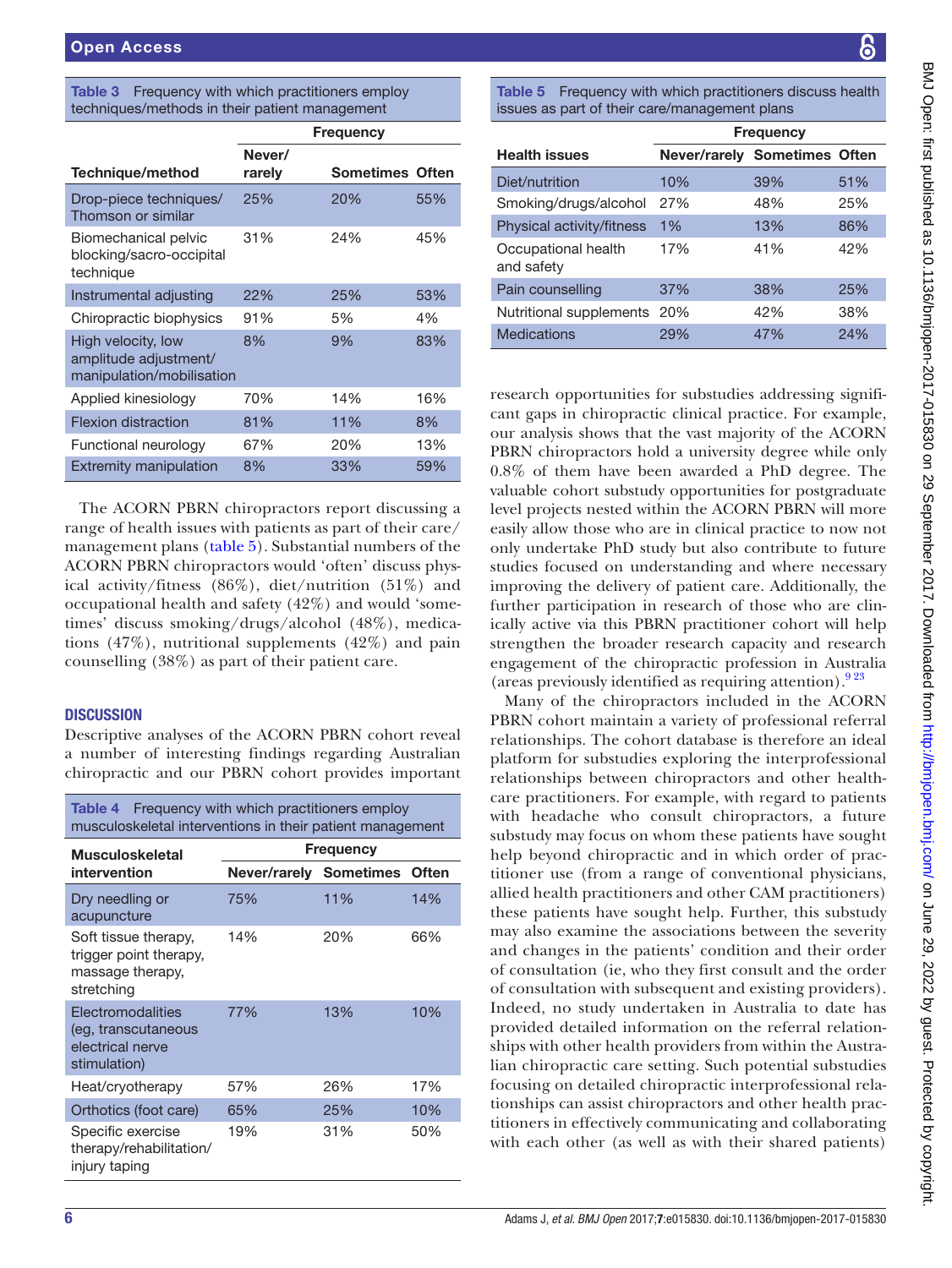in order to help ensure safe, effective and coordinated care.

Analyses of the ACORN PBRN cohort sample demonstrate that various kinds of musculoskeletal problems are the most commonly presented conditions treated by chiropractors and indicate a number of common therapies/ techniques frequently used by chiropractors in Australia. Drawing on the significant research infrastructure of the ACORN PBRN cohort database, a series of substudies examining a wide range of frequently used diagnostic procedures, treatment outcome measures and chiropractic therapies/techniques for certain symptoms and conditions are warranted to help critically evaluate chiropractic treatment outcomes. For instance, the ACORN PBRN cohort is well suited to facilitating substudies designed to compare the efficacy of two different interventions for the same condition (eg, comparing soft tissue therapy to trigger point therapy for low back pain) and to examine the efficacy of one technique for the treatment of two relevant conditions (eg, measuring the high velocity, low amplitude adjustment for neck pain as well as low back pain), as well as to further examine these research questions in different patient subgroups (eg, investigating the efficacy of the therapeutic interventions more commonly used by chiropractors for people older than 65 years with low back pain).

In addition, future ACORN PBRN substudies may include examinations of the prevalence of specific musculoskeletal interventions (eg, soft tissue therapy and trigger point therapy) for a range of musculoskeletal conditions (eg, lower limb pain and upper limb pain) among varied patient subgroups (eg, those with work-related injuries or traffic-related injuries), the reasons for the use of this intervention in the management of the selected musculoskeletal condition and the profile of chiropractors who use such an intervention for patients with this selected musculoskeletal condition. Another worthwhile area which remains under-researched is the cost-effectiveness of specific chiropractic techniques and treatments and this is again an area where the ACORN PBRN cohort can facilitate further rigorous study. More information on the economic and clinical value of specific areas of chiropractic care drawing on the ACORN PBRN cohort can provide important insights for policy-makers and other healthcare decision-makers in their goal to provide cost-effective services.

There are some limitations to our study. First, the ACORN PBRN practitioner questionnaire was self-reported. While this feature does mean that our findings are open to recall bias (relying on the chiropractors correctly recalling the details they report), this is not an unusual feature of survey-based data collection and the findings from other long-standing studies has supported the use of self-report measures for clinical and research purposes[.24](#page-7-12) This design feature of the ACORN PBRN practitioner questionnaire was developed in response to the challenge of establishing a PBRN in Australian chiropractic based on a unified patient record management

system.<sup>22</sup>Second, the ACORN PBRN practitioner questionnaire content was designed to be as least demanding and time-consuming as possible and with the specific aim of providing quality baseline data for the PBRN database. As such, other topics worthy of examination and focus (including issues where fieldwork will require direct patient-focused data from medical records, etc) are not accommodated in the ACORN PBRN questionnaire due to space restrictions. Nevertheless, such additional topics can be the focus of future follow-up ACORN PBRN substudies.

Nevertheless, the ACORN PBRN cohort constitutes the largest coverage of any single healthcare profession via a national voluntary PBRN to date $25-27$  and the cohort is representative of the national Australian chiropractic profession on a number of key indicators. Follow-up repeat of the ACORN baseline questionnaire in the near future also ensures a sustainable resource for further national investigation around a wide range of research issues both of direct relevance to or related to chiropractic and the wider healthcare system. In addition, a substudy PBRN approach, a novel feature of the ACORN PBRN design used to recruit the ACORN PBRN cohort, $22$  represents an excellent opportunity to facilitate a diverse range of research projects through time that do not directly rely and are not restricted by any initial data capture. Instead, a substudy approach provides the flexible model necessary to enable future investigation of a vast range of practice, practitioner and patient-focused issues and the ACORN PBRN cohort constitutes a flexible sustainable resource for not only undertaking nested substudies but also for helping build a strong coordinated research programme and grow research capacity in Australian chiropractic.

#### **CONCLUSION**

The recruited ACORN PBRN cohort constitutes a significant sustainable resource with which to facilitate further coordinated enquiry into different aspects of chiropractic care and with which to build a sustainable research culture focused on chiropractic for the benefit of policy-makers, practitioners, patients and safe, effective patient care. The ACORN PBRN cohort offers chiropractors and researchers a significant opportunity to undertake impactful research in a wide range of important areas, many of which may narrow the research–practice gap and reinforce a greater commitment to the advancement of evidence-based chiropractic practice.

Acknowledgements We thank all the chiropractors who consented to participate in the ACORN PBRN cohort.

Contributors All authors contributed to planning this ACORN PBRN cohort paper and approved the final version of the manuscript. JA and DS designed the research study. JA, DS, AS, CM and LA-W contributed to the data collection, and DS analysed the data. WP wrote the first draft. JA and DS implemented the critical revision of the manuscript. All authors provided final editing and approval of the manuscript.

Funding This work was supported by the Chiropractors' Association of Australia. The research reported in this paper was independently designed and conducted by the ACORN Project team.